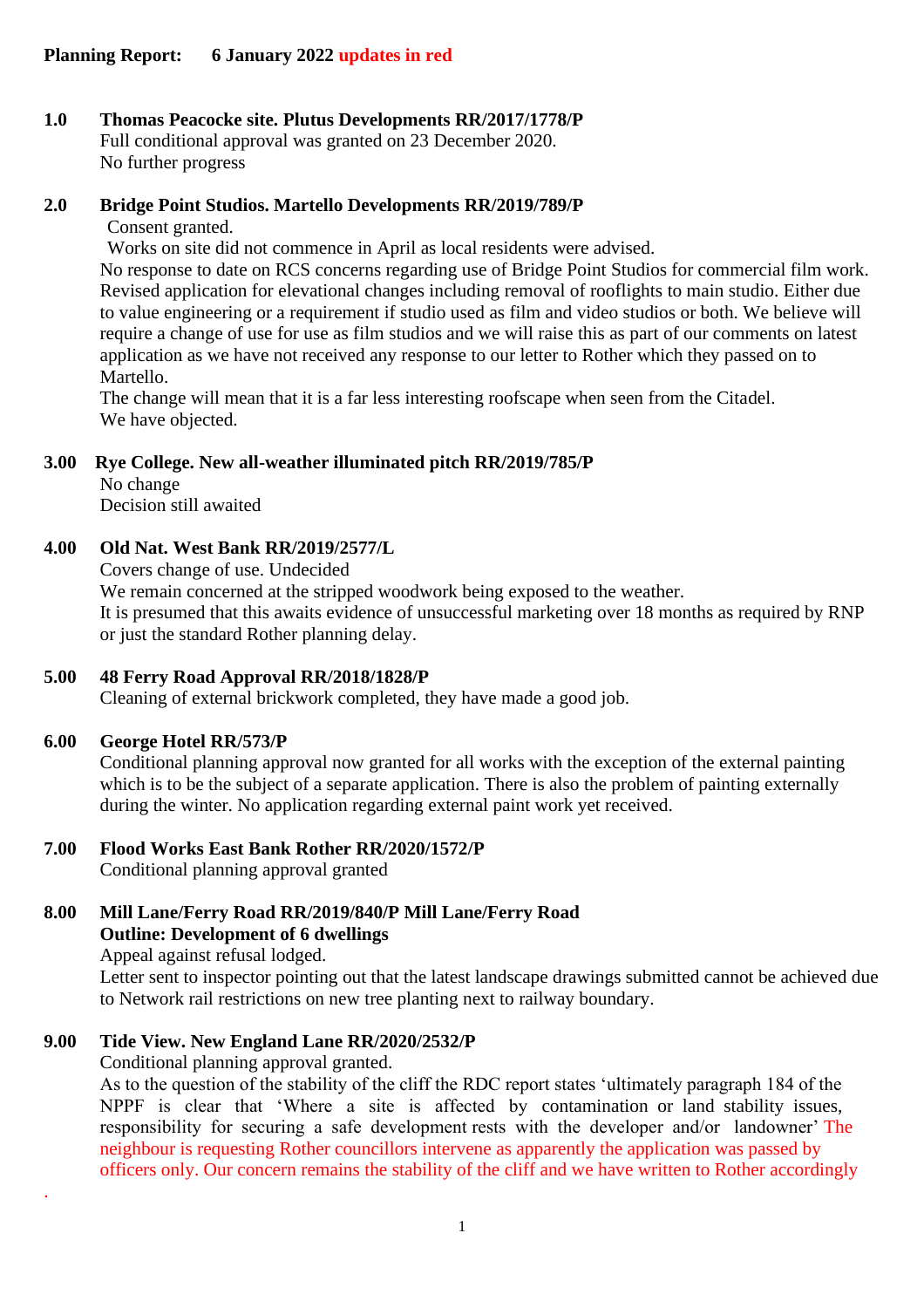### **10.00 Longer House RR/2021/2057/P**

Change of use of 1<sup>st</sup>  $\&$  2<sup>nd</sup> Floors to residential. GF  $\&$  basement to remain commercial. We have written in support of the change of use, but oppose putting back the external steps on to the High Street which will significantly reduce the pavement width. The internal works have been approved.

#### **11.00 Aviemore Guest House . Fishmarket Road**

Change of use to residential refused on grounds of loss of tourist accommodation. However the similar application for Willow Tree House on Winchelsea Rd has been approved which seems inconsistent, given the apparently correct marketing information showing an 18 month unsuccessful sales campaign. Ironically even if the change to residential C3 was allowed, it doesn't mean that a good proportion of the bedrooms could not be let out as Airbnb.

#### **12.00 Chequer RR/2021/2444/P**

We did not object to change of use to small hotel, but having consulted with neighbours we have written to Rother planners emphasizing three areas of concern which would need to be resolved. Access for rubbish disposal, parking access and the need for the Conservation Officer to agree internal works to the fabric of the building.

### **13.00 101 High Street (Formerly Age Concern)**

Rother have been advised of the external painting of this building and through Dan Bevan have issued an Enforcement Notice. This relates to the bright red door which has caused some uproar locally. Following Correspondence with Solicitors / owners, premises have been painted over again in a more suitable grey and white colour scheme. Site visit carried out on December the 9th 2021 - photos taken. Rother deem this to be more suitable and not expedient to take further action.

#### **14.00 22 Cinque Ports Street (Pizza and Prosecco)**

Change of use from betting shop (sui generis) to cafe, hot food takeaway and antique shop (sui generis - mixed use) (Retrospective). PP Granted

#### **15.00 Rye Club, Market Road, Rye TN31 7JA**

Proposal Erection of lift shaft to rear, insertion of window to South elevation, rooflights and solar panels to West elevation, change of use from Club ('sui generis') to mixed use Club & class E (Commercial, Business and Service). Neighbours have objected to likely noise and other problems and suggested resiting of the lift shaft and heat pump.

#### **16.00 Fletchers House, 1 Lion Street**

The property was visited by Enforcement officers following local concern about building activity. Owners met at property by planning enforcement team; inside of property was examined and upstairs looked at also, sympathetic and careful decorating taking place and updating some lighting with surface mounted cabling, fireplace is intact and undamaged. Advice given about future planned works for non fixed external fire escape (replacement).

#### **17.00 Cadborough Barn Development Proposal RR/2020/120/P**

Julian wrote a lengthy letter opposing this plan and I am glad to report that it has been rejected by Rother planners. It is worth accessing the web site and reading their conclusions in full.

We had stated **"**This is clearly a suburban development that is beyond the development boundary of Rye, will weaken the clear rural edge of Rye and will have a damaging effect on the Area of